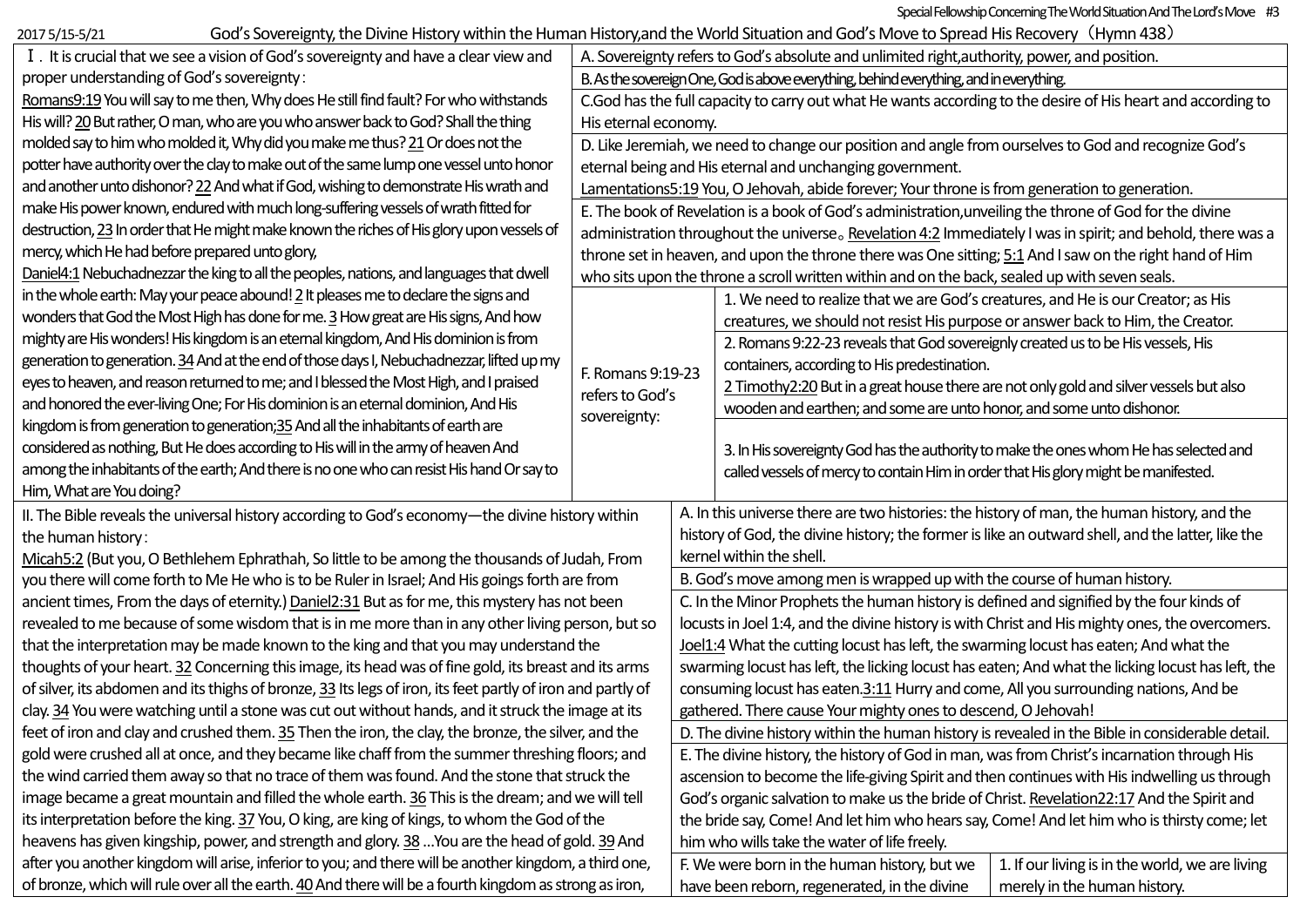| inasmuch as iron crushes and shatters everything; and like iron that smashes all these, it will crush      |                                                                                                                                                                     |                                                                                                                     | history; now we need to consider whether we                                                                       |                                                 |  |  |  |
|------------------------------------------------------------------------------------------------------------|---------------------------------------------------------------------------------------------------------------------------------------------------------------------|---------------------------------------------------------------------------------------------------------------------|-------------------------------------------------------------------------------------------------------------------|-------------------------------------------------|--|--|--|
| and smash. 41 And in that you saw the feet and the toes, partly of potter's clay and partly of iron, the   |                                                                                                                                                                     |                                                                                                                     | are living in the divine history or living merely                                                                 | 2. If we are living in the church, we are       |  |  |  |
| kingdom will be a confused mass; but there will be some of the firmness of iron in it, for you saw the     |                                                                                                                                                                     |                                                                                                                     | in the human history:                                                                                             | living in the divine history, for in the church |  |  |  |
| iron mixed with the earthy clay. 42 And as the toes of the feet were partly of iron and partly of clay, so |                                                                                                                                                                     |                                                                                                                     | John3:3 Jesus answered and said to him,                                                                           | life God's history is our history, and thus     |  |  |  |
| some of the kingdom will be strong and part of it will be fragile. 43 And in that you saw the iron         |                                                                                                                                                                     |                                                                                                                     | Truly, truly, I say to you, Unless one is born                                                                    | we and God have one history, the divine         |  |  |  |
| mixed with the earthy clay, they will be mixed together through the seed of men, but they will not         |                                                                                                                                                                     |                                                                                                                     | anew, he cannot see the kingdom of God.                                                                           | history.                                        |  |  |  |
| cleave to one another, even as iron does not mix with clay. 44 And in the days of those kings the God      |                                                                                                                                                                     |                                                                                                                     | 1:12 But as many as received Him, to them                                                                         | Romans6:6 Knowing this, that our old            |  |  |  |
| of the heavens will raise up a kingdom which will never be destroyed, and its reign will not be left to    |                                                                                                                                                                     |                                                                                                                     | He gave the authority to become children of                                                                       | man has been crucified with Him in order        |  |  |  |
| another people; it will crush and put an end to all these kingdoms; and it will stand forever. 45          |                                                                                                                                                                     |                                                                                                                     | God, to those who believe into His name, 13                                                                       | that the body of sin might be annulled,         |  |  |  |
|                                                                                                            | Inasmuch as you saw that out of the mountain a stone was cut without hands and that it crushed                                                                      |                                                                                                                     | Who were begotten not of blood, nor of the                                                                        | that we should no longer serve sin as           |  |  |  |
|                                                                                                            | the iron, the bronze, the clay, the silver, and the gold, the great God has made known to the king                                                                  |                                                                                                                     | will of the flesh, nor of the will of man, but of                                                                 | slaves.                                         |  |  |  |
| what will happen afterward; and the dream is certain, and its interpretation trustworthy.                  |                                                                                                                                                                     |                                                                                                                     | God.                                                                                                              |                                                 |  |  |  |
|                                                                                                            | A. We all need a clear view from which to consider the world situation.                                                                                             |                                                                                                                     |                                                                                                                   |                                                 |  |  |  |
|                                                                                                            |                                                                                                                                                                     |                                                                                                                     | B. The world situation is under God's sovereign arrangement; God determined the appointed seasons and boundaries. |                                                 |  |  |  |
| III. The events of world history                                                                           | C. For God to carry out His purpose, He has arranged the world situation; history is meaningful when we realize this.                                               |                                                                                                                     |                                                                                                                   |                                                 |  |  |  |
| have been sovereignly                                                                                      | Ephesians 3:9 And to enlighten all that they may see what the economy of the mystery is, which throughout the ages has been hidden in God, who created all          |                                                                                                                     |                                                                                                                   |                                                 |  |  |  |
| arranged by God for Him to                                                                                 | things, Daniel2:20 Daniel answered and said, Let the name of God Be blessed from eternity to eternity, For wisdom and might are His. 21 And it is He who            |                                                                                                                     |                                                                                                                   |                                                 |  |  |  |
| carry out His purpose:                                                                                     | changes the times and seasons; He deposes kings and causes kings to ascend. He gives wisdom to the wise And knowledge to those who have understanding.              |                                                                                                                     |                                                                                                                   |                                                 |  |  |  |
| Acts17:26 And He made from                                                                                 | D. All the major events in human history match God's move on earth. Daniel 4:17 This matter is by the decree of the watchers, and the decision is a command of the  |                                                                                                                     |                                                                                                                   |                                                 |  |  |  |
| one every nation of men to                                                                                 | holy ones, to the intent that the living may know that the Most High is the Ruler over the kingdom of men and gives it to whomever He wills and sets up over it the |                                                                                                                     |                                                                                                                   |                                                 |  |  |  |
| dwell on all the face of the                                                                               | lowliest of men.                                                                                                                                                    |                                                                                                                     |                                                                                                                   |                                                 |  |  |  |
| earth, determining                                                                                         | E. Since the church comes out of mankind, we as God's chosen ones need to have this view of history; in order to have the proper church life, we must therefore     |                                                                                                                     |                                                                                                                   |                                                 |  |  |  |
| beforehand their appointed                                                                                 | know the world situation.                                                                                                                                           |                                                                                                                     |                                                                                                                   |                                                 |  |  |  |
| seasons and the boundaries                                                                                 | 1. For Christ's ministry to be carried out, there was the need for the Roman Empire to be established to provide a situation<br>F. Whether we speak of God's        |                                                                                                                     |                                                                                                                   |                                                 |  |  |  |
| of their dwelling,                                                                                         | becoming flesh through                                                                                                                                              | in which redemption could be accomplished and the gospel could be spread.                                           |                                                                                                                   |                                                 |  |  |  |
| Romans 8:28 And we know                                                                                    | incarnation, or of the spreading of                                                                                                                                 | 2. The Roman Empire was for the gospel; Germany was for the Reformation; Great Britain was for the spreading of the |                                                                                                                   |                                                 |  |  |  |
| that all things work together                                                                              | the gospel, or of the raising up of<br>gospel and of the truth; and now the United States has become the center for the recovery, from which it can spread to all   |                                                                                                                     |                                                                                                                   |                                                 |  |  |  |
| for good to those who love                                                                                 | the church life, or of the<br>the continents.                                                                                                                       |                                                                                                                     |                                                                                                                   |                                                 |  |  |  |
| God, to those who are called                                                                               | preparation of the bride, all these<br>3. God will use the United States to spread His recovery so that the Lord may return.                                        |                                                                                                                     |                                                                                                                   |                                                 |  |  |  |
| according to His purpose.                                                                                  | aspects of God's move require<br>Revelation 11:15 And the seventh angel trumpeted; and there were loud voices in heaven, saying, The kingdom of the                 |                                                                                                                     |                                                                                                                   |                                                 |  |  |  |
| 2 Timothy 1:9 Who has saved                                                                                | the proper environment as far as<br>world has become the kingdom of our Lord and of His Christ, and He will reign forever and ever. 19:7 Let us rejoice and         |                                                                                                                     |                                                                                                                   |                                                 |  |  |  |
| us and called us with a holy                                                                               | the world situation in concerned:<br>exult, and let us give the glory to Him, for the marriage of the Lamb has come, and His wife has made herself ready.           |                                                                                                                     |                                                                                                                   |                                                 |  |  |  |
| calling, not according to our                                                                              | G. If we keep up to date with what is happening today on earth, we will realize that God is controlling the entire world situation under the leadership of the      |                                                                                                                     |                                                                                                                   |                                                 |  |  |  |
| works but according to His                                                                                 | United States for the spreading of His recovery. Matthew 24:14 And this gospel of the kingdom will be preached in the whole inhabited earth for a testimony to      |                                                                                                                     |                                                                                                                   |                                                 |  |  |  |
| own purpose and grace,                                                                                     | all the nations, and then the end will come. 28:18 And Jesus came and spoke to them, saying, All authority has been given to Me in heaven and on earth. 19 Go       |                                                                                                                     |                                                                                                                   |                                                 |  |  |  |
| which was given to us in Christ                                                                            | therefore and disciple all the nations, baptizing them into the name of the Father and of the Son and of the Holy Spirit, 20 Teaching them to observe all that I    |                                                                                                                     |                                                                                                                   |                                                 |  |  |  |
| Jesus before the times of the                                                                              | have commanded you. And behold, I am with you all the days until the consummation of the age.                                                                       |                                                                                                                     |                                                                                                                   |                                                 |  |  |  |
| ages.                                                                                                      | H. We need to be more aware of God's sovereign arrangement of the world situation, more concerned about the crucial time in which we live, and more                 |                                                                                                                     |                                                                                                                   |                                                 |  |  |  |
|                                                                                                            | burdened for God's move in the present world situation.                                                                                                             |                                                                                                                     |                                                                                                                   |                                                 |  |  |  |
|                                                                                                            | Matthew 6:33 But seek first His kingdom and His righteousness, and all these things will be added to you.                                                           |                                                                                                                     |                                                                                                                   |                                                 |  |  |  |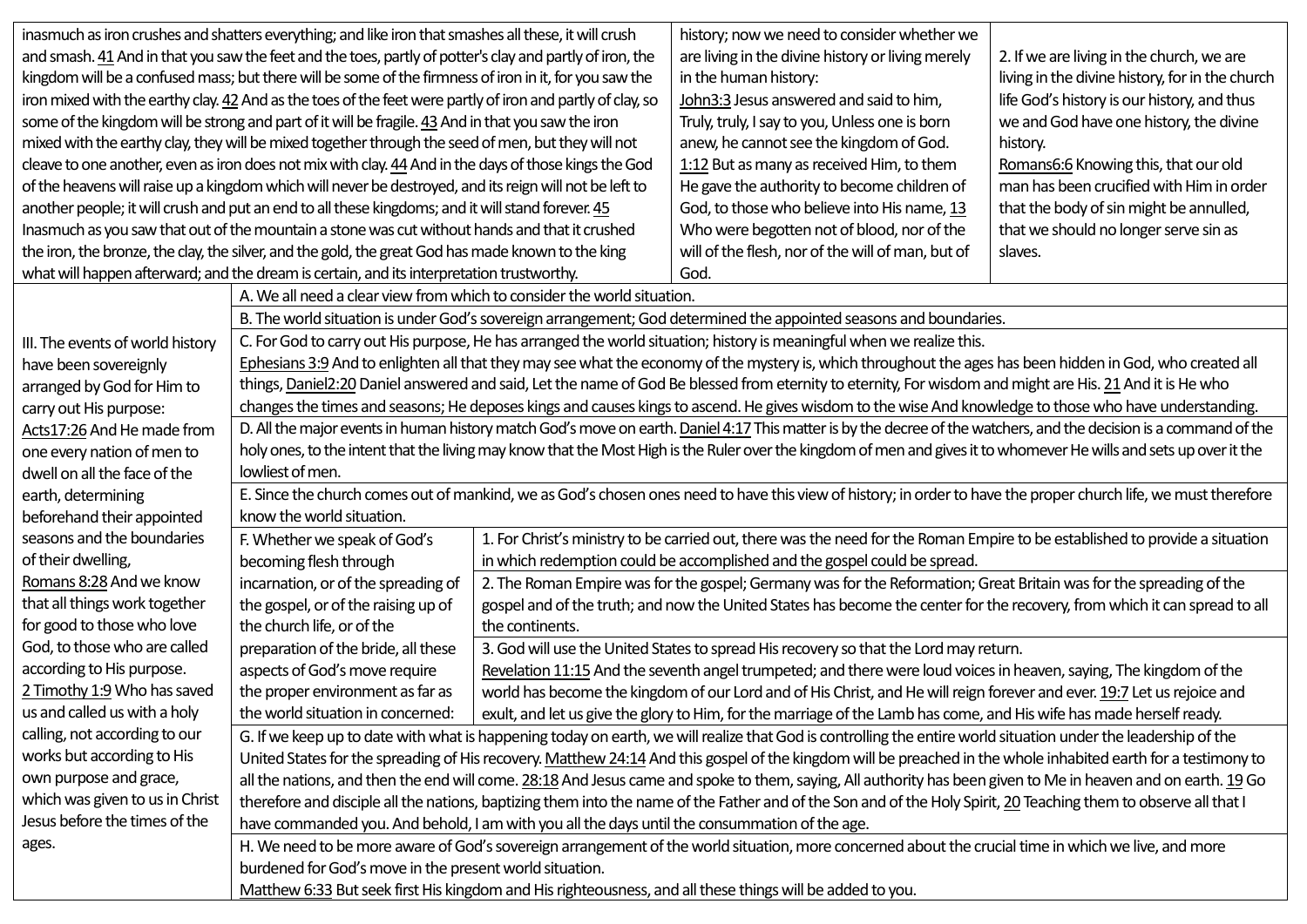# **Experience:** (1) Due to God's sovereignty and mercy, we are led unto the glory as precious vessels

In Romans 9:22 Paul continues, "What if God, wishing to demonstrate His wrath and make His power known, endured with much long-suffering vessels of wrath fitted for destruction?" What should we say about this? We have nothing to say. God is the Potter, and He has the authority. Human beings are simply clay.

Paul goes on to say, "...That He might make known the riches of His glory upon vessels of mercy, which He had before prepared unto glory, even us, whom He has also called, not only from among the Jews but also from among the Gentiles?" [vv. 23-24]. This depends on God's sovereignty. God has the authority to make the ones He has selected and called, not only from among the Jews but also from among the Gentiles, vessels of mercy to contain Him in order that His glory might be manifested. According to His sovereign authority, He has prepared us unto this glory. We were predestinated by His sovereignty to be His containers. This is the climax of our usefulness to God. This is the goal of God's selection according to His sovereignty.

If we are indifferent toward the Lord, we are in danger of not fulfilling our responsibility. But if we are zealous in pursuing the Lord, we must be careful not to boast of our spiritual seeking. If we allow something negative to develop toward the Lord, there will be a serious issue. God may not change this result. Rather, He may allow it to continue, just as He did not show mercy to Pharaoh, but let him stand by himself in order to show forth His power in him.

#### **Junior high/senior high students' model:**

You were made to be a precious vessel unto glory for having received mercy. You must never be proud of this. The reason is that it depends entirely on God's sovereignty and mercy, and not because of your goodness. Since you have become a vessel chosen for the will of God, you need to fulfill your responsibility in order to carry out God's will.

a. Every morning, call on the Lord's name, pray-read the word, enjoy the Lord and be filled with the Lord

b. Sustain joy in various kinds of school activities and express Christ in a magnifying way

c. Come to the meetings, enjoy Christ with the saints and encourage each other

d. Have burden on children and gospel friends of the church, pray, invite and care for them in the church life

e. Since the duty of a student is to study, experience Christ in your study, raise your grades up gradually and set a good foundation for the college entrance exams and your future employment

f. As mentioned above, being a precious vessel, you do not escape from the responsibility, you need to grow even in the fulfilling of your responsibility by relying on grace. By doing this, you can reach the utmost usability to God.

g. Now, if you become negative, and escape from your responsibility with unbelief, serious consequences will be brought unto you. You need to know that "today's training is always easier than tomorrow's training".

Hebrew 3:7 Therefore, even as the Holy Spirit says, "Today if you hear His voice, 8 Do not harden your hearts as in the provocation, in the day of trial in the wilderness, 12 Beware, brothers, lest perhaps there be in any one of you an evil heart of unbelief in falling away from the living God. 13 But exhort one another each day, as long as it is called "today,'' lest any one of you be hardened by the deceitfulness of sin.

### **②**Recognize the world situation is under the divine sovereignty and burden with the actions of God

On the American continent over two hundred years ago the Lord used a group of men to form a democratic and constitutional country, where people would have the full freedom to speak what they believe. Do you not believe that the Lord has sovereignly raised up and preserved this country where we can speak so freely what we see from the Bible? As long as we are law-abiding citizens, this freedom is ours. Hallelujah for such a country!

Surely the position and condition of the United States are not an accident. Acts 17:26 says that God determined "beforehand their appointed seasons and the boundaries of their dwelling." The time was appointed by our God; the boundaries were drawn by Him. As He prepared the Roman Empire, Germany, and Great Britain in times gone by, so He has prepared the United States. For what purpose?...We must preach the gospel adequately. We must teach the Bible and seek to bring others to the full knowledge of the truth; for this we need to respect and know God's Word. We must also come together according to the Bible to have a proper church life.

These three things, however, are not sufficient. We must be for the central vision of God's economy. We must live Christ, be filled with Him, and have Him as our daily living and as the practical, actual contents of the church life so that we may be His living Body to express Him. Then every local church will be a golden lampstand, and the bride will be prepared for the Bridegroom.

#### **The working young saints' model:**

In the past, because of the Roman Empire, which enabled safe travelling extensively, and this was helpful for the spreading of Paul's gospel work. Germany was also used for the reformation and the British Empire was used to spread the gospel and truth to the whole world. Now, the United States as the only superpower, the Lord uses the United States to spread recovery to the whole world.

The Lord uses the world situation to drive forwardGod's economy. Since Japan is an island nation, it has a closed culture. Following the Meiji Restoration, as the relationship with other nations were drastically increased, it continued to develop and became a developed nation. However, the number of foreigners who reside in Japan was quite small before the 21st Century; it was a unique country that cannot be seen in other developed nations where the majority of people who live in Japan are Japanese. When the 21st Century came, the government has promoted the acceptance of foreigners, especially educated foreigners, as one policy measures to the decrease in population. Due to the policy transition, currently in urban areas, not only we can see Chinese, Koreans, Africans but also people from various countries. Many Japanese companies also employ foreigners as their employees to promote diversity and educate Japanese employees to accept their cultures. Such a transition in policy by the Japanese government is helpful for the development of the local churches in Japan. Because church is the new man, there is no distinction between Japanese, Chinese, Korean, African, or Westerners, Christ is all the members and in all of them.

As a working young saint, you need to understand that the practice of new man in church life can extend your capacity, helpful in promoting diversity in your company, and contribute to your business success. It is because as a believer of Christ, you become a strong and resurrected witness in business life that is helpful for that building up of the church.